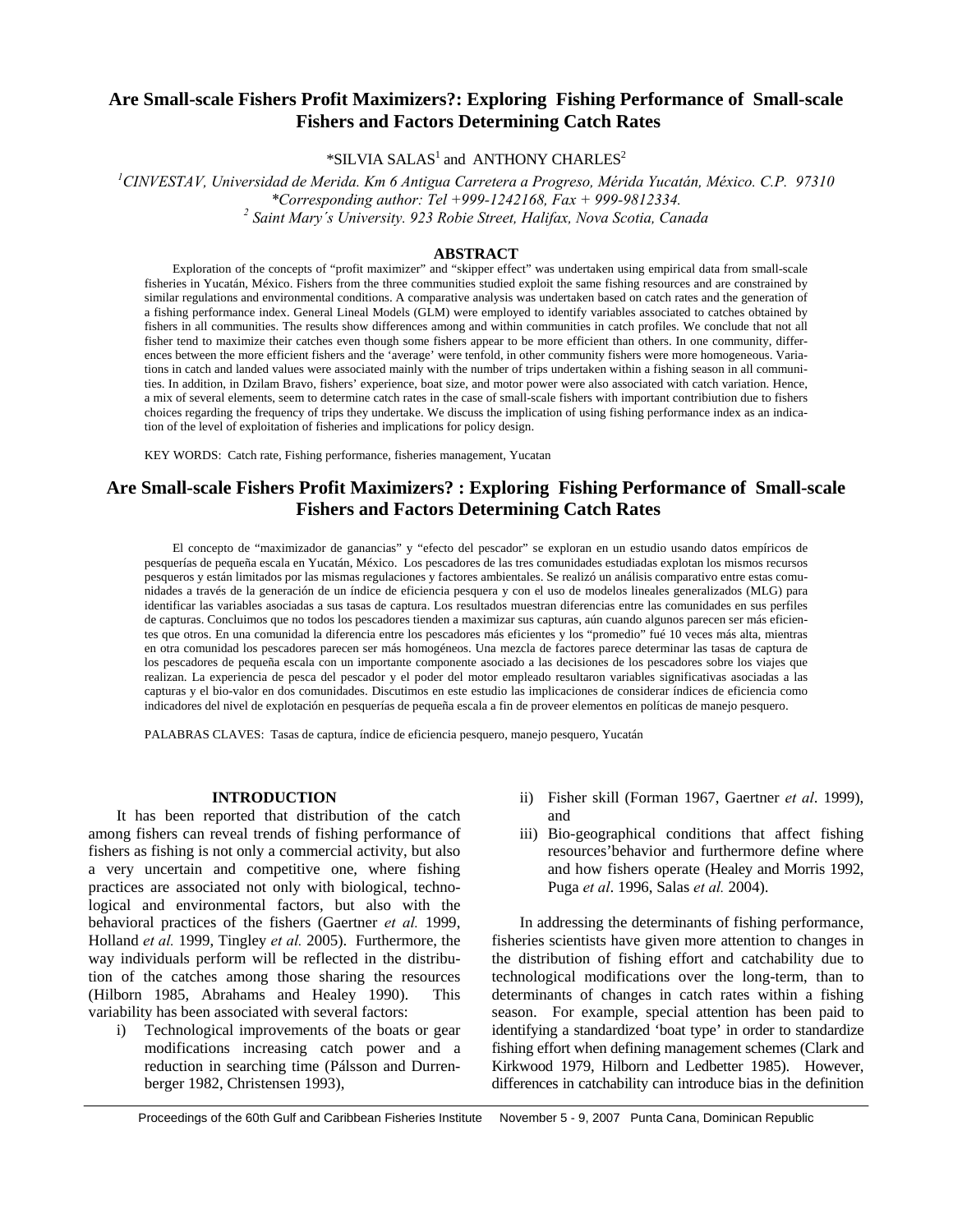of production functions and stock assessment (see Ruttan and Tyedmers 2007, and references therein). Durrenberger (1993) states that it makes little sense to try to control fishing pressure in a fishery solely by focusing on capacity in terms of the number of boats and fishers, if other variables, such as skill levels, significantly influence the catch. According to Ruttan and Tyedmers (2007), not all skippers are utilizing the technology available to them to its full potential. Hence, both capacity and behavioral components may be present, and hence a combination of management strategies needs to be considered when defining fisheries policies.

Looking at the behavioural component has been done in recreational fisheries through the analysis of seasonal distribution of the catch in the short-term based on estimation of performance indexes. This has enabled comparisons of patterns of behavior among anglers, and facilitated evaluations of the impacts of regulatory schemes upon fishers (Baccante 1995). In commercial fisheries, approaches considering economic indicators have been common (Clark and Kirkwood 1979, Robinson and Pascoe 1997, Boncoeur *et al*. 2000, and references therein), although the influence of seasonal changes on individual fishing patterns has been acknowledged (Cove 1973, Sampson 1992, Sullivan and Rebert 1998, Salas *et al*. 2004).

One of the problems to address individual fishing patterns is the limitation to have access to detailed information on catch records at individual level. Aggregation of information can shadow individual patterns and generate biased results. In this study, we explore the concepts of "profit maximizer" based on empirical data from small-scale fisheries in Yucatán, México. Fishers from the communities studied exploit the same fishing resources and are constrained by similar regulations and environmental conditions, and we were able to gather daily catch data which allow the generation of a fishing performance index and undertake a comparative analysis and explore the contribution of certain variables on the catch rates of small-scale fishers within a fishing season.

# **METHODS**

### **Data Sources**

One of the problems to approach fishing patterns in the short term is to be able to analyze catch data at a fine scale, e.g detailed record of catches by fisher and day. We were able to obtain the log books of three fishing cooperatives in Yucatan, Mexico that include a data set comprising daily catch by fisher from 20,000 individual fishing trips carried out by 377 fishers between 1992 and 1993 (Figure 1). Data were discriminated by species (lobster, grouper, octopus plus other demersal species) and included price per each species paid to fishers when landing. Catch (kg) and effort was estimated from this records, defining daily trips as the unit of fishing effort. Given the fact fishers get paid base on those records its reliability is high, and can be obtained at low cost. In addition, information regarding age and fishers' experience in this activity was obtained from the same fishing cooperatives.



**Figure 1.** Study area. Fishing communities of the Yucatan coast.

### **Fishers' Performance Index**

On a daily basis, small-scale fishers tend to evaluate the fishing performance of their peers as a means to assess and compare their own performance (R. López Pers. comm). Hence, we define a performance index for purposes of comparison according to the modified function employed by Hilborn and Ledbetter (1985) to evaluate performance of boats. The measure of fishers' performance is defined as follows:

(1) 
$$
CP_{kt} = \frac{1}{n} \sum_{n=1}^{N} (C_{kzn} - \overline{C}_{zn})
$$

Where:

*N* is the number of trips per month *t*, *n* the daily trips of individual fisher from community  $z$ ,  $C_{kzn}$  is the total catch (including all species) of fisher  $k$ , from community *z*, in trip *n*, at month *t*, and  $\overline{C}_{zt}$  is the average catch per month of all fishers in the respective community. As species vary considerably in price (\$28 Dlls kg for lobster vs. \$3-4 Dlls kg for other species), catch composition varies notably in terms of value. Thus, we consider both catch and monetary value (landed value) in the estimation of alternative forms of the performance index, e.g. the rate of return for fishers. This performance index can be measured hence in terms of catch or money, depending on what goal the fishers are trying to achieve (Robinson and Pascoe 1997, Salas and Gaertner 2004).

In the case of landed value, the performance index (LVP) is obtained by the substitution of landed value (*LV*) instead of catch (*C*) in equation (1). The LV was calcu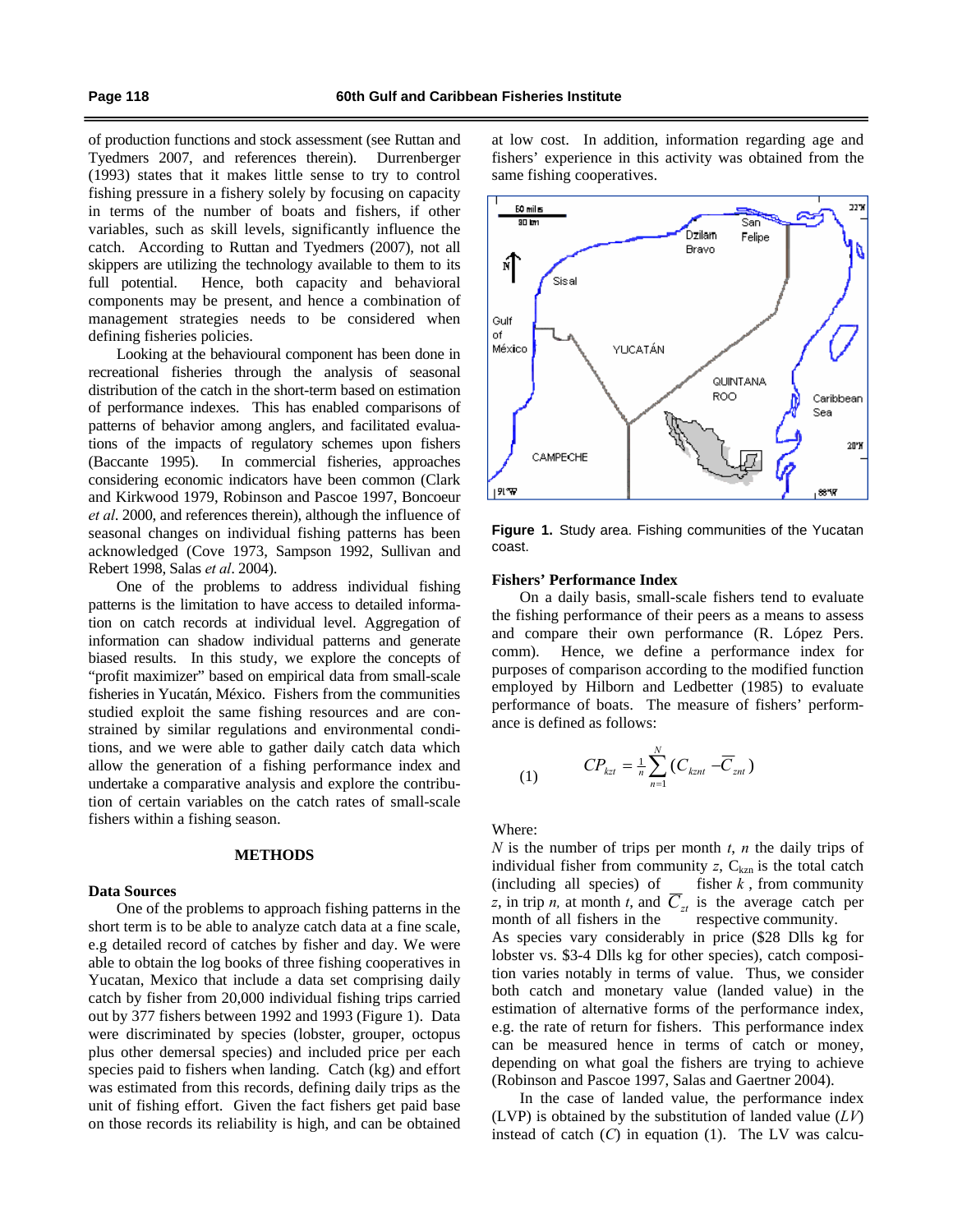lated as the product of catch times the price of the respective specie and then summed up by trip before estimating the performance index.

(2) 
$$
LVP_{kzt} = \frac{1}{n} \sum_{n=1}^{N} (LV_{kznt} - \overline{LV}_{znt})
$$

Once performance in terms of catch and landed value was estimated for each fishing community, comparison between and within fishing communities of this index was carried out. We defined three categories of the performance index for comparison purposes: below average (*BA*), average (*A*), and above average (*AA*). To ensure systematic definition of these categories, we defined them according to the percentiles of the performance distribution by category as follows:

- i) Below Average (*BA*): Up to 30%,
- ii) Average (*A*): Between 30-60%,
- iii) Above Average (*AA*): Over 60%.

This selection was defined after testing different combinations within different ranges of the percentiles until the differences among the categories were statistically significant in each community (Kruskal-Wallis test  $p <$ 0.05; Siegel and Castellan 1988). It is worth stressing that the scale proposed here was made only for purposes of comparison. The aim was to evaluate differences among groups having as a reference point, in this case an 'average value' as the fishers compare themselves with their peers. That does not mean that an 'average fisher' exists or that values above or below the average have a positive or negative meaning.

# **Variables Associated to Performance**

In informal conversations about what fishers consider the most important factors that define their performance when fishing, they mentioned: types of gear, boats, number of days fishing, luck, fishers' experience, and knowledge. Based on the fishers' statements and literature review, we applied GLM to identify the factors that contribute to the variability of catch rate or landed value per trip in each community. Hence for this analysis we assumed then that catch (C) and landed value (LV) are affected by the following factors:

*Choice variable ―* Number of trips per fisher undertaken in a month and species targeted in a given trip. The target species predictor was defined as a dummy with five levels: grouper, lobster, octopus, others and 'combination of species'. Grouper was selected as the indicator category (*IC*) - takes zero value-- (von Eye and Schuster 1998 ). As prices affect landed value, the categorical variables defined for target species were based on the proportion of each species in terms of weight and dollars for catch and landed value, respectively.

*Individual attributes ―* Boat length, engine power, and fishers experience were considered here. Only in a very few cases, information about other attributes of the boats such as the storage capacity, width, age of the boat and motor was available; being incomplete, these variables were not included in the analysis. Boats in Sisal are all the same size, but motor power differs thus boat size was eliminated from the variables for this community from this analysis (since a regression is not possible with no contrast in the data).

*Seasonal component ―* This component defined as season was related with environmental conditions. A dummy variable with three levels was used to define this component such as apply in tropical areas: windy season (November to February), dry season (March - June) and rainy season (July - October). Windy season was selected as the indicator category of the dummy.

We used a data matrix of daily catch summarized by individual fisher and undertook the analysis separately for each community. We included both numerical and categorical variables as the explanatory variables. The criteria for deciding which variables would be included in the analysis from the initial set proposed were based on: theoretical importance, statistical significance, and potential of the variable to be compared under the same or different design for the future (Achen 1982).

As a general linear model was chosen for this analysis, logarithmic transformation was applied to the numerical variables when required. For instance, only fishing' experience, and the number of trips in Sisal fit a normal distribution. In all communities, catch, landed value, boat size and engine power were transformed and a normality test was carried out afterwards using a Normal probability plot (Q-Q plot) (Norusis 1997).

We selected the final model based on the relative significance of each coefficient compared with those from the prior models. We used the ordinary least square criterion (OLS) for parameter estimation (Norusis 1997, vonEye and Schuster 1998 ). As indicators of goodness of fit, a Partial F-test statistics, the standard error of the estimate and the adjusted coefficient of determination  $(R^2)$ were considered (Achen 1982, vonEye and Scuster 1998).

### **RESULTS**

#### **Performance index**

Based on the performance categories in terms of catch and landed value, over 50% of the fishers in Sisal fall into the 'average' category which define them as a more homogeneous group compared with the other communities (Figure 2a and 2b) with less of 20% of fishers with a rate above average. In San Felipe and Dzilam Bravo a mix of fishers with high, medium, and low performance were observed when the catch performance was evaluated.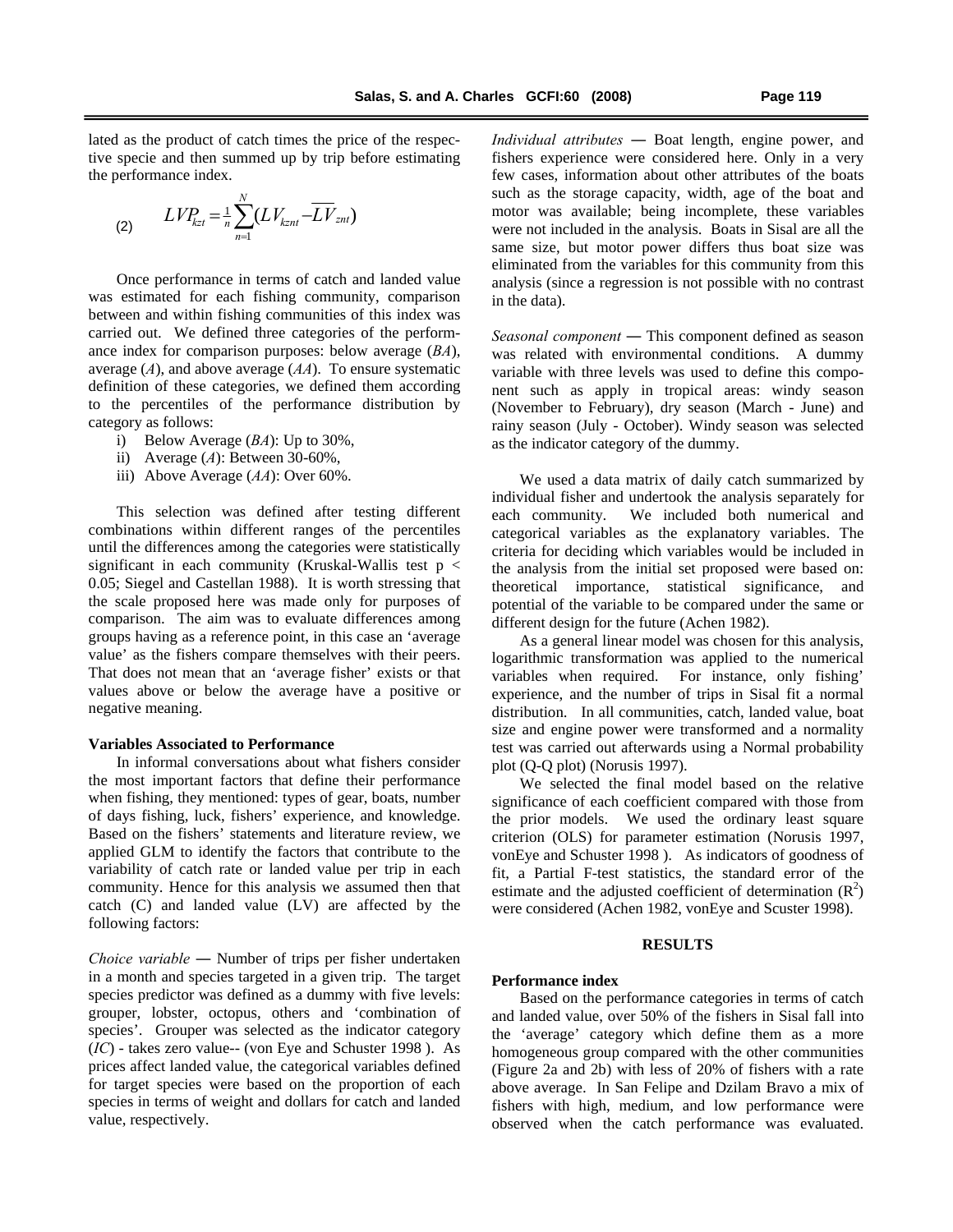However, the patterns change slightly when landed value was considered (Figure 2b). Under this profile, more fishers from Dzilam Bravo appear to perform better than the rest. Fisher may use different strategies to achieve a given catch or income, hence high performance could result of three possible options when it comes to revenues: a) fishers catch high volumes of a species of low value, b) small but significant amount of profitable species, or c) a combination of both. The later seems more common among small-scale fishers in the region.





**Figure 2.** Performance index for a) catch and b) landed value for three fishing communities in the Yucatan coast, Mexico, based in the following categories: BA (below average), A (average), and AA (above the average).

Significant differences among all communities were evident when comparing the monthly patterns (Kruskal– Wallis test,  $p = 0.05$ . In all cases, the range of variation for the index in terms of catch was smaller during the closed seasons for lobster and octopus than during the fishing season of both species (mid year towards December). This pattern is more drastic in Dzilam Bravo than in the other communities were the performance index in catch and revenues (confidence limits at 95%) exhibit a wider range of variation (Figure 3).

When we contrasted the performance among fisher within their own community we found significant differences among fishers in all communities (Kruskal–Wallis test,  $p = 0.05$ ). We observed differences in the Catch per Unit of effort (CPUE) among those fishers in the range above average in Dzilam Bravo and San Felipe, but not in Sisal. The same apply when evaluated in terms of money – defined here as fishing efficiency- where the mean range was wide for Dzilam Bravo, e.g, catch of fishers above the average (AA) where ten fold higher than those on the average (A) (Table 1).

Even though fishers range between 20 and 50 years of age, fishing experience varies from the lowest in Sisal to the highest in Dzilam Bravo. The former are fishermen that come from rural areas and got involved into fishing through governmental programs. Those in Dzilam Bravo have more experience in the fishing activity and also some of them have larger boats. This could be related with the lowest CPUEs observed in Sisal compared with the others especially Dzilam Bravo (Table 2).

### **Factors Defining Catch and Revenues**

Results from the regression model are depicted in Table 3. Normal distribution of the residuals confirmed that the linear model after transformation was appropriate for this analysis. Only variables with significant coefficients were included in the table ( $p = 0.01$ ). The analysis indicates that catch rate and landed value per trip were strongly related to the number of trips, and all other variables have much lower coefficients. In all cases, coefficients for the 'number of trips' variable was never lower than 0.5. This result makes sense as small-scale fisheries are characterized by labor intensive inputs, hence choice of fishermen regarding frequency of the trips they undertake have an important contribution on catcha rates.

In Sisal, only the coefficients for trips and season (weather) were significantly different from zero. That is, catch rate and landed values per trip were related mainly to (1) how often fishers went fishing and (2) the extent to which they were limited or favored by seasonal weather conditions. Since the default or reference category for the environmental dummy variable was the windy season, and for Sisal, the rainy season (July-September) and the dry season (March-Jun) have a negative sign and a positive sign, respectively, this implies that performance is worse in the rainy season and better in the dry season relative to the windy season. Wind imposes limitations on fishing such as (a) increased turbidity, which affects the lobster fishery given the fishing method (diving), or (b) sudden changes in wind direction ("Chikinic"), which can represent a real treat to the safety of fishers. Strong winds coming from the north ('Nortes') can limit and even shut down the fishing activity for several days.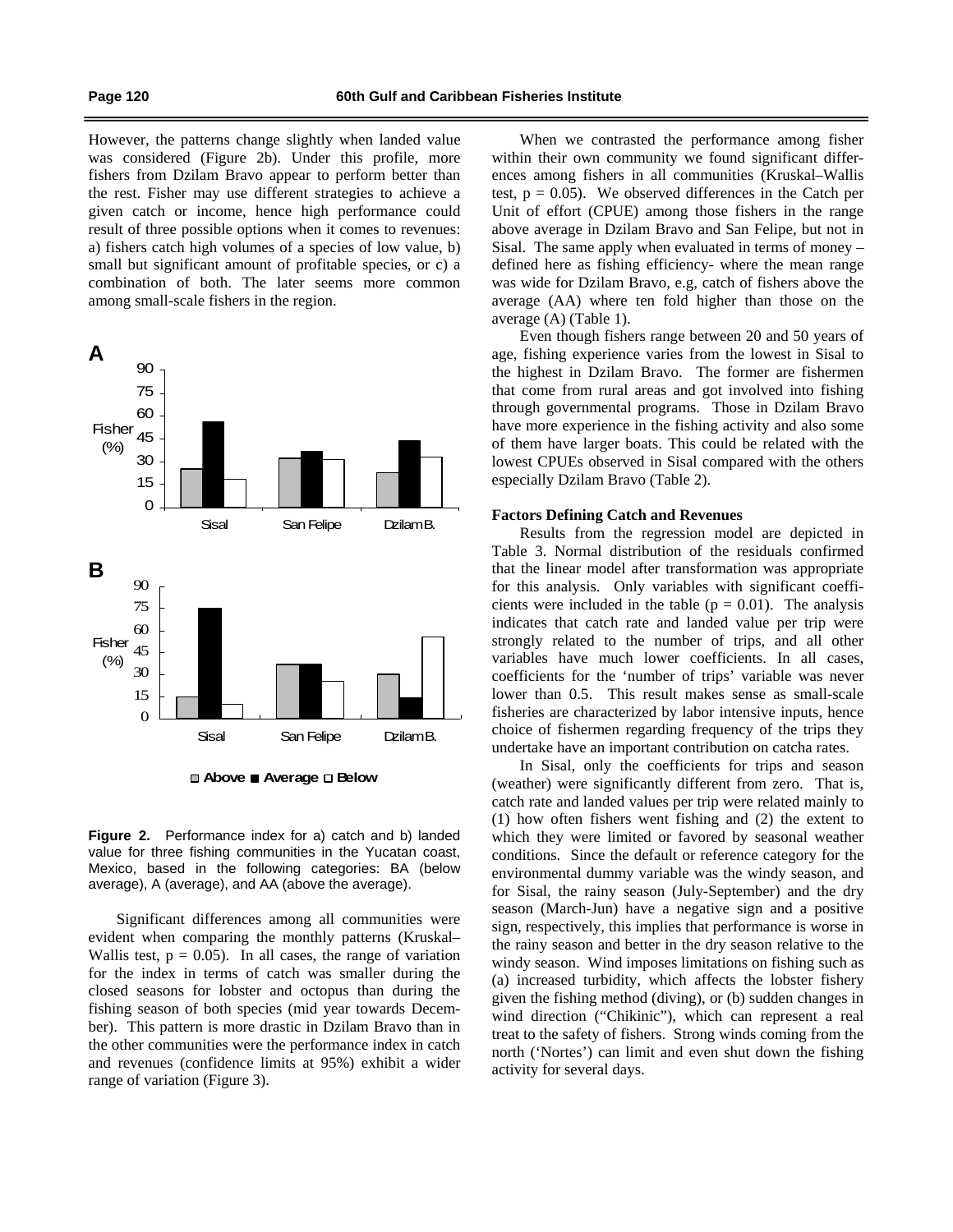|                                                                                 | <b>Community</b>                                                               | Performance<br>category                         |                                  | <b>CPUE</b><br>(kg/trip)                                            | Fishing efficiency (\$/trip                        |                      |
|---------------------------------------------------------------------------------|--------------------------------------------------------------------------------|-------------------------------------------------|----------------------------------|---------------------------------------------------------------------|----------------------------------------------------|----------------------|
|                                                                                 |                                                                                | BA                                              | Max<br>58.5                      | Min<br>3.6                                                          | Max<br>100.5                                       | Min<br>25.7          |
|                                                                                 | Sisal                                                                          | Α<br>AA                                         | 60.0<br>94.8                     | 17.9<br>25.2                                                        | 181.6<br>139.8                                     | 36.3<br>44.5         |
|                                                                                 | San Felipe                                                                     | BA<br>Α<br>AA                                   | 49.8<br>72.4<br>256.4            | 2.4<br>7.3<br>28.2                                                  | 187.9<br>373.1<br>589.1                            | 4.23<br>19.5<br>40.9 |
|                                                                                 | Dzilam B.                                                                      | BA<br>A<br>AA                                   | 62.6<br>119.6<br>1679.0<br>Sisal | 1.3<br>1.4<br>55.3                                                  | 404.4<br>738.7<br>2532.3                           | 2.2<br>9.0<br>48.5   |
| 60,<br>45 <sub>1</sub><br>30<br>15<br>$\circ$<br>$-15$<br>$-30$<br>$-45$<br>-60 | $\overline{\phantom{a}}$<br>N = 75 136 111 115 156 137 231 182 186 142 227 226 | $\overline{\phi}$ $\overline{\phi}$<br>- क<br>ф | Landed value performance         | 60<br>45<br>30<br>15<br>$\circ$<br>$-15$<br>$-30$<br>$-45$<br>$-60$ | N = 75 136 111 115 156 137 231 182 186 142 227 226 |                      |
|                                                                                 |                                                                                |                                                 | San Felipe                       |                                                                     |                                                    |                      |
| 60<br>45<br>30                                                                  |                                                                                |                                                 | mance                            | 60<br>40                                                            |                                                    |                      |

Catch performance

**Table 1.** Range of variation of catch per unit effort (CPUE) and fishing efficiency (FE) by performance category.



Figure 3. Monthly variation of fishing performance in terms catch (right panels) and landed value per trip (left panels). The values of *N* shown below the horizontal axis indicate the number of fishers active in each month. The confidence intervals were estimated at 95%.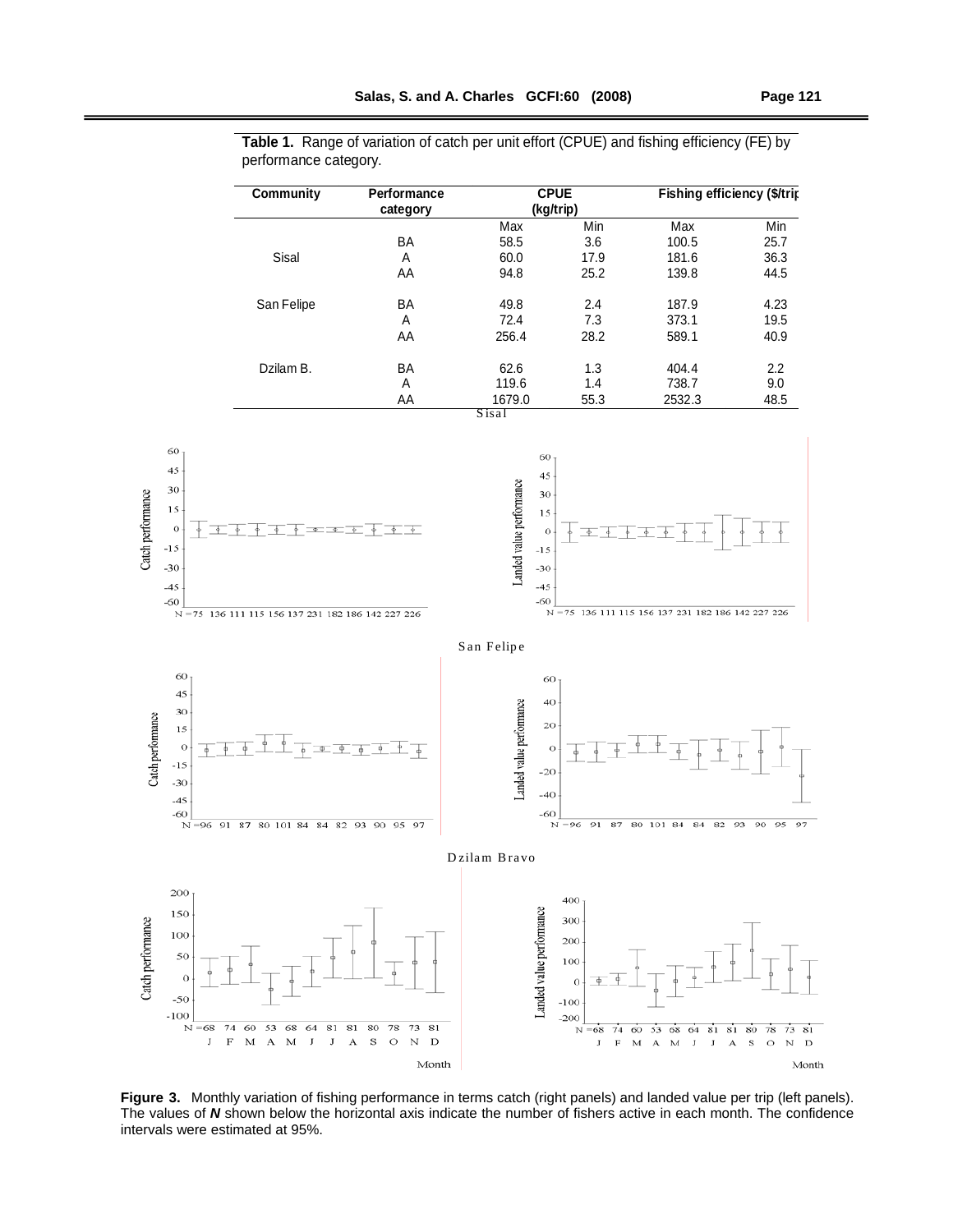| Community  | Performance<br>category | Fishers'<br>experience<br>(years) | Fishers'<br>age (years) | <b>Boat</b><br>size<br>(m) | Engine<br>power (HP) |
|------------|-------------------------|-----------------------------------|-------------------------|----------------------------|----------------------|
|            | BA                      | 4                                 | 36                      | 7.6                        | 55                   |
| Sisal      | A                       | 4                                 | 35                      | 7.6                        | 55                   |
|            | AA                      | 4                                 | 33                      | 7.6                        | 60                   |
|            | Range                   | $1 - 8$                           | $21 - 45$               |                            | 55-60                |
| San Felipe | BA                      | $\overline{7}$                    | 32                      | 7.5                        | 44                   |
|            | A                       | 7                                 | 33                      | 7.5                        | 47                   |
|            | AA                      | 7                                 | 33                      | 8.6                        | 55                   |
|            | Range                   | $1 - 18$                          | 21-56                   | $7.5 - 8.6$                | 20-60                |
| Dzilam B.  | BA                      | 15                                | 33                      | 7.6                        | 44                   |
|            | A                       | 12                                | 34                      | 7.8                        | 55                   |
|            | AA                      | 15                                | 35                      | 10                         | 60                   |
|            | Range                   | $1 - 36$                          | 15-50                   | $7 - 10$                   | 20-60                |

**Table 2.** Mean values and range of variation of attributes of fishers and boats for different performance' categories

**Table 3.** Standardized coefficients from multiple regression analysis (MRA) for catch and landed value per trip in three coastal communities. Reference category for dummy in species is grouper and for season is windy season.  $p = 0.01$  (N/A= Not applicable)

|                     | Catch/trip   |                 | Landed value per trip         |              |                 |                               |
|---------------------|--------------|-----------------|-------------------------------|--------------|-----------------|-------------------------------|
| Variable            | <b>Sisal</b> | San Feli-<br>рe | <b>Dzilam</b><br><b>Bravo</b> | <b>Sisal</b> | San Feli-<br>pe | <b>Dzilam</b><br><b>Bravo</b> |
| Constant            | 5.854        | $-4.72$         | $-2.34$                       | 6.32         | $-6.57$         | $-0.71$                       |
| Fishers' experience |              |                 | 0.23                          |              |                 | 0.17                          |
| Fishers' age        |              | $-0.14$         |                               |              | $-0.14$         |                               |
| Ln(Boat size)       | N/A          | 0.14            | 0.13                          | N/A          | 0.14            | 0.07                          |
| Ln(Motor power)     |              | 0.16            | 0.15                          |              | 0.15            | 0.15                          |
| Ln(Trips)           | 0.56         | 0.77            | 0.70                          | 0.62         | 0.59            | 0.56                          |
| Species:            |              |                 |                               |              |                 |                               |
| Lobster             |              |                 |                               |              |                 | 0.09                          |
| Octopus             |              |                 | 0.10                          |              |                 | 0.07                          |
| <b>Others</b>       |              |                 | $-0.09$                       |              | $-0.06$         | $-0.11$                       |
| Season:             |              |                 |                               |              |                 |                               |
| Rainy               | $-0.51$      | $-0.18$         | $-0.23$                       | $-0.39$      | 0.08            | $-0.21$                       |
| Dry                 | 0.21         | $-0.15$         | $-0.17$                       | 0.17         |                 | 0.19                          |
| $R^2$               | 0.70         | 0.68            | 0.66                          | 0.53         | 0.70            | 0.62                          |

In San Felipe, catch rates were positively related to the number of trips and the physical attributes of the vessel (size and power), but had little relation to the species fished, and a mixed relation to the seasonal weather. In contrast to Sisal, in this case, rain has a positive impact on the dependent variable landed value. This period comprises the opening of the lobster and octopus season where high catches of these resources are common in the community. In addition, fishers' age was a significant variable in this case. This may be related to the fact that lobster fishers require strong diving skills to fish with hookah. Some fishers argue that the younger the fisher the more willing he is to take challenges while diving. Durrenberger (1993) found similar results in a fishery in Mississippi where younger and more skilled fishers were more willing to "push harder" while fishing.

In Dzilam Bravo, boat size, number of trips, and engine power were significant variables that contribute to variability of catch and landed value. Fishers' experience was also significant in this case. In this community there is a wider range of boat size and motor power, and fishers have long tradition fishing. Contrary to the other commu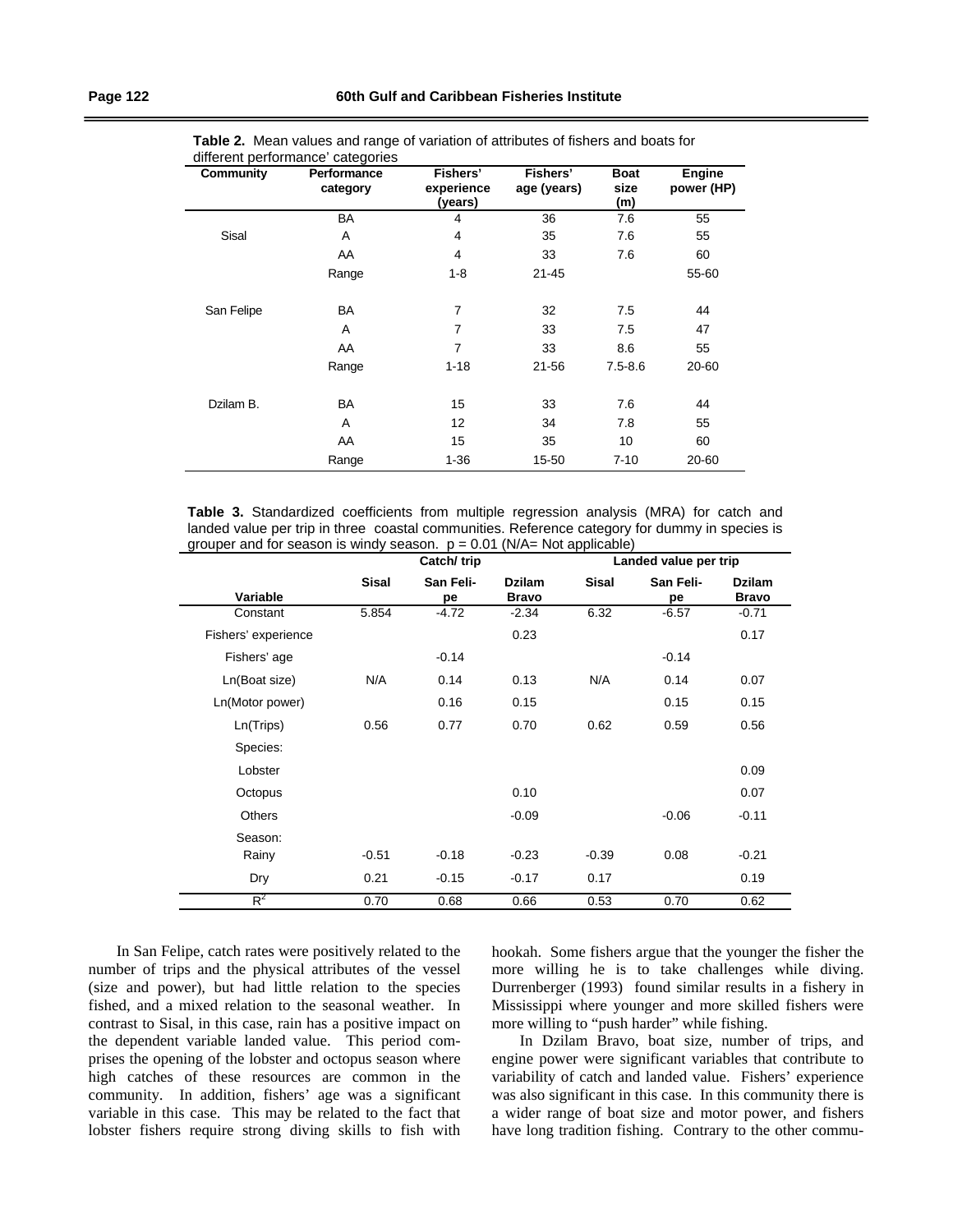nities in Dzilam Bravo target species with a low coefficient were also significant variables.

It is necessary to note that, in contrast to other applications of GLP (prediction), the analysis performed in this study used the tool exclusively for hypothesis testing and not to generate predictive models.

## **DISCUSSION AND CONCLUSIONS**

In fishing, people compete for limited resources and it would be expected that they will naturally try to obtain the best from their operations, not only in terms of catch and landed value, but also in terms of their reputation and position in the community. For instance, Cove (1973) reports that some captains in Newfoundland, Canada, do not give too much attention to their total catches as long as they are higher than those of other skippers. Miller and Maanen (1979) also state that fishers, like boats, acquire a reputation on the basis of their performance. In this paper we define an index for evaluating the fishers- performance, as well as the determinants of such performance in terms of individual attributes (e.g., fisher age and experience, and physical features of fishing vessels), choice variables (amount of fishing time, species targeted) and the fishing season (windy, rainy, dry).

The use of a performance index here was mainly for comparison purposes. It is not our intention to suggest specific categories to define a 'good' or 'bad fisher'. Hence, determination of fishers' performance and the variables related with catch rates and relative fishing efficiency could help to identify changes in exploitation patterns of fishers related to changes in fishers' operations and variations in the stock under exploitation. For instance, an index such as the fishing performance could show trends of marginal catch rates of individual fishers in each community. In this way, when the performance of all fishers is affected despite the characteristics of their boats or other variables, this would indicate that the fishery as a whole is in trouble. That is, a general increase in fishing efficiency could lead to a decrease in the individual yield once the optimal level of production of the exploited resources has been attained, regardless of how efficient a fisher is and independently of the fishing power (stock externality, see Seijo *et al*. 1998).

Now, if some fishers catch more than others do, what determines these differences?, especially if the they fish in the same areas and operate under the same constrains (regulation, environmental conditions). Sampson (1992) states that catch and profits in a fishery depend on abundance and distribution of the stock under exploitation, human and capital resources, and applied technology. He states that technology tends to evolve rapidly, having an impact on the flows of fishing profits, stability, and dynamic behavior of the whole system. However, he does not elaborate on what he defines as the human component in this process. Allen and McGlade (1986) assert that fishing contains two elements: 'discovery' and 'exploitation'. Thus, knowledge of the resource distribution and availability, combined with 'working hard', can result in high catches. On the other hand, Forman (1967) states in the same direction, that fishing success can be associated with familiarity with fishing spots (discovery) and , youth, good health, sobriety, willingness to take risks, and ability to command a crew (exploitation), as shown in the case of a small-scale Brazilian fishery he analyzed.

In the present study, the analysis permitted a partial testing of the hypotheses initially stated. It was hypothesized that higher catches and profits would result from the use of large boats with high power, fishers with high fishing experience, and preference for the most profitable species as a target in their trips. Although boat attributes were significant in San Felipe and Dzilam Bravo, results show the influence of the number of trips on catch rates in all communities was consistently a determinant factor in the how much they catch and how much they earn (considering the species targeted and their price). Even for fishers in the 'below average' category the frequency fishing (number of trips undertaken) are important in the definition of the catch variability. Yet, some variability still remains unexplained in the three communities. Other elements need further analysis, such as the unmeasured effect of errors in the independent and dependent variables, or other factors associated to the 'human component '.

The 'skipper effect' has been widely discussed (Pálsson and Durrenberg 1982, Gatewood 1984). Rutan and Tyedmers (2007) state that the problem is that people define this concept differently. Some include effort as a dimension of the skipper effect and some do not. Thus, analyses that explore this effect may not be discussing the same phenomenon. In this study, we associated fishing trips with the human component, as the definition of number of trips undertaken would involve a decision depending on the constraints and goals of the fishers. However, to split out the potential overlapping effects of the fishers and the vessels, it is necessary to assess the performance of the same skipper moving between vessels (see Hilborn and Ledbetter 1985, Rutan and Tyedmers 2007). Other factors associated with a given fishing trip could be linked to the fishing gear and not exclusively to the boat, especially in small-scale fisheries. For example, Arceo and Seijo (1989) found that in the use of 'hookah' to fish lobster, time was the only significant variable associated with catches (with variability still remaining unexplained), compared to that of 'stationary fishing gears' such as traps, nets, and artificial habitats, for which depth, despite the time the gear was immersed in the water, were significant variables.

The selection of target species as a choice variable was significant only in Dzilam Bravo. According to the results we could state that some fishers, especially in this fishing community may aim to maximize profits through different strategies besides taking advantage of the characteristics of their boats. The benefits derived from a trip con be derived as stated before by: